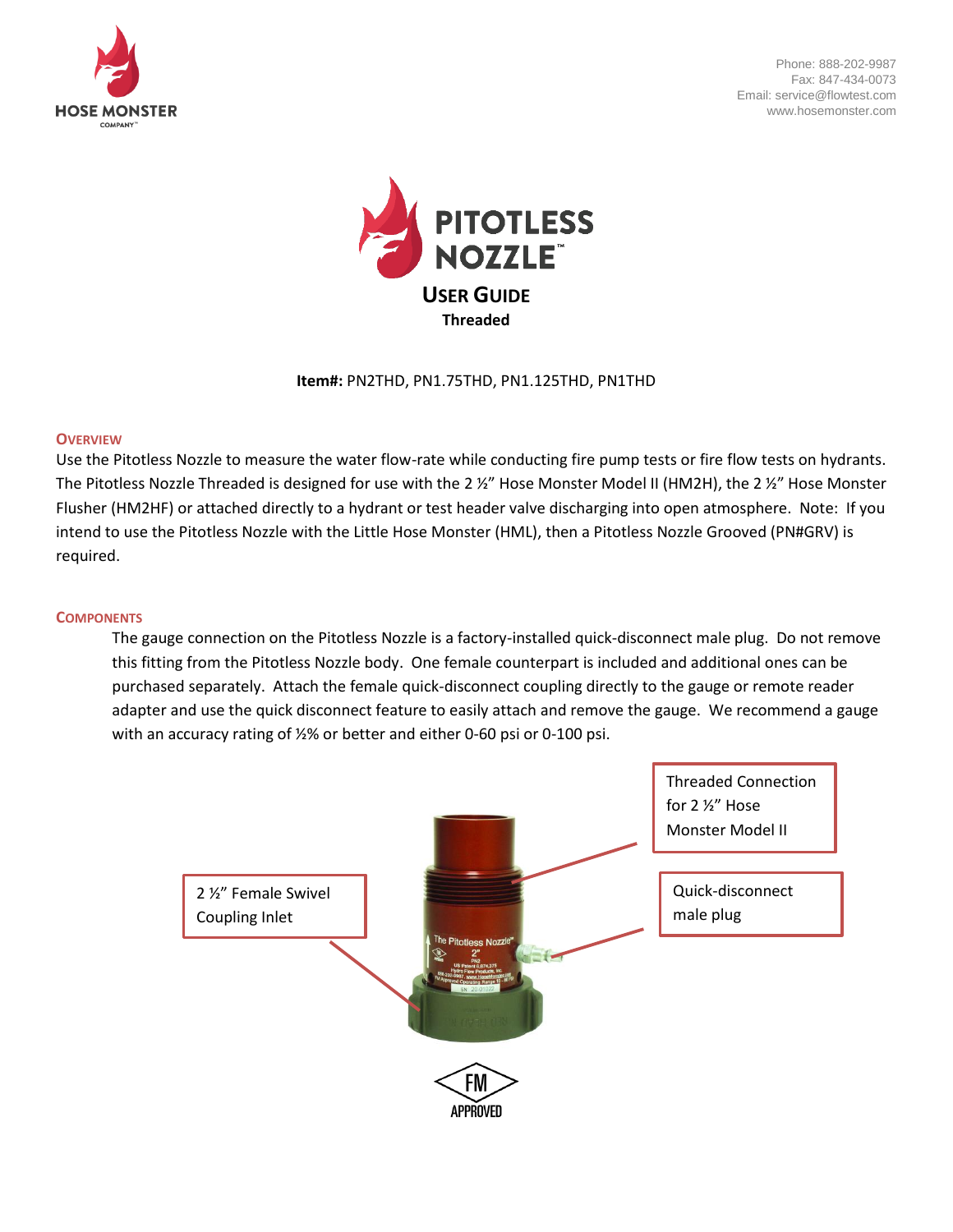#### **SETUP**

## **Using the Pitotless Nozzle with the 2 ½" Hose Monster Model II or the 2 ½" Hose Monster Flusher**

Insert the male outlet end of the Pitotless Nozzle into the swivel coupling of the 2 ½" Hose Monster Model II (HM2H) or the 2 ½" Hose Monster Flusher (HM2HF). Hand-tighten plus about a quarter turn using a common rocker lug spanner wrench on the swivel coupling and a hole-type spanner wrench (Item#: WSPA104) for a holdback. Attach the male end of a hose into the inlet of the Pitotless Nozzle. Hand-tighten plus about a quarter turn using spanner wrenches. Note: A pitot or flow splitter should be installed in the 2 ½" Hose Monster or the 2 ½" Hose Monster Flusher for accurate readings. The pitot or flow splitter helps diffuse the discharge water.



### **Using the Pitotless Nozzle on a Hydrant Nozzle or Test Header Valve (Open Atmosphere)**

Secure the female swivel coupling of the Pitotless Nozzle to a Nozzle Extension (Item#:NE2HNH11WF) connected directly to the hydrant nozzle or test header valve. A Nozzle Extension is recommended because it eliminates the possibility of the gauge pulling a suction caused by water turbulence at the valve. The Pitotless Nozzle outlet points in the direction the water will flow. Clear water discharge path for safety of people and property.